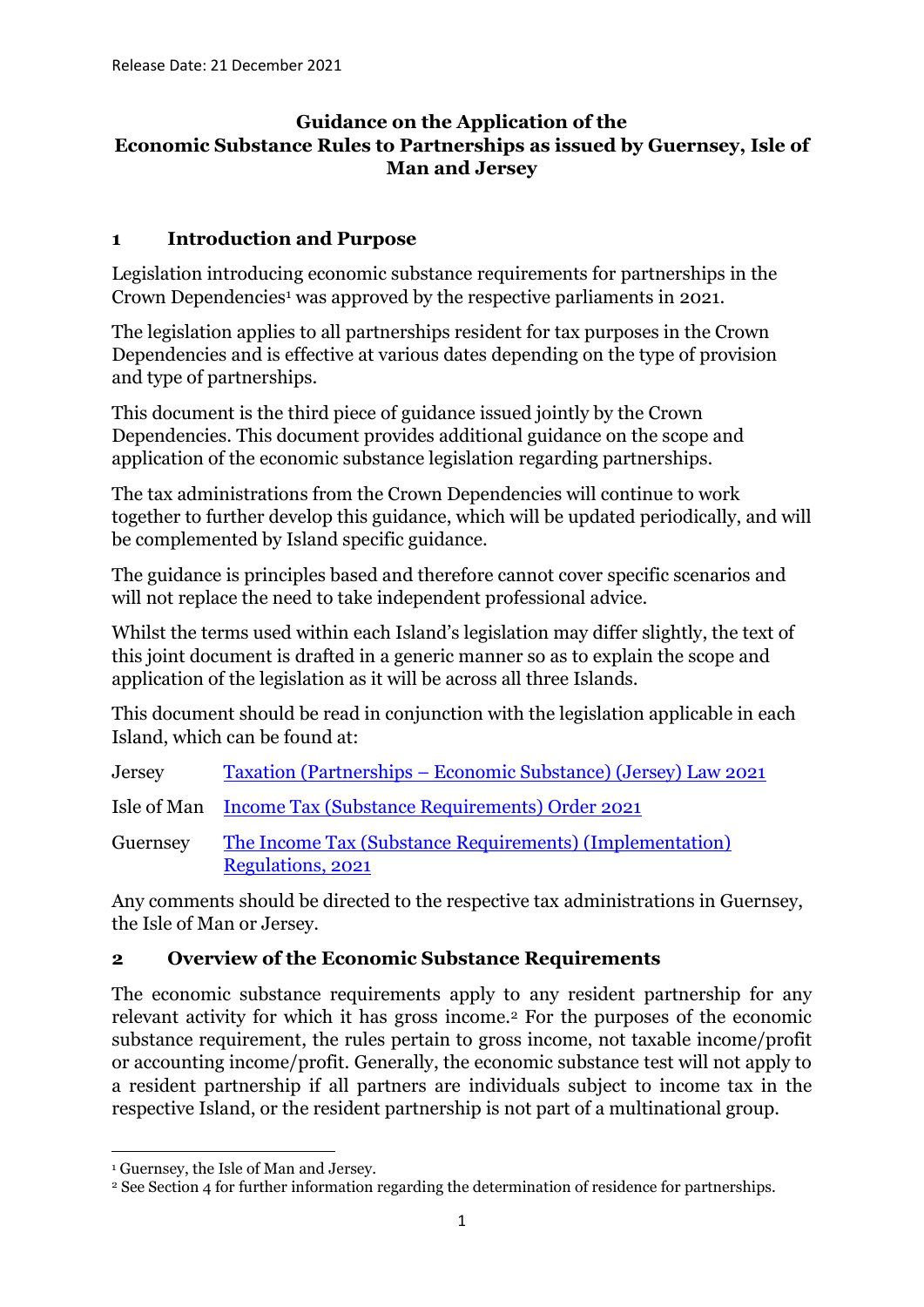If there is any indication that a partnership is seeking to manipulate or artificially suppress its income to avoid being subject to substance requirements, the respective Tax Administrations will take the appropriate action.

The Islands' respective guidance on economic substance requirements for companies, where relevant to the requirements for partnerships, is incorporated by reference.

# **3 Governing Body**

Partnerships will be required to demonstrate that the relevant activity is directed and managed by its "governing body" in the Islands.

The governing body is the person or group of persons responsible for making the partnership's strategic and management decisions, i.e. it has the general supervision of the affairs of the relevant partnership. If that person or group is not able to be identified, then all of the partners in the partnership will be deemed the governing body.

It is expected that any business will need to have meetings of its governing body in line with the levels of activities it conducts, and it is at those meetings that the decisions required to run the business are made.

The governing body should meet in the Island at an adequate frequency given the level of decision making required in respect of the relevant activity. Strategic decisions must be set at those meetings, with the minutes reflecting those decisions, even those where the board considers courses of action and rejects them. The governing body, as a whole, must have the necessary knowledge and expertise to discharge their duties. All minutes and relevant records must be kept in the Island.

If there is evidence that substantive decision making is taking place in any forums, or by any persons, without reference to or without the oversight of the identified governing body, it is unlikely to be accepted that this is the governing body for purposes of the economic substance test.

For a limited partnership, the governing body will be considered to be the board of directors of the body corporate which is the general partner.

For a limited liability partnership, the governing body will be its management committee or team (however constituted) as mandated pursuant to its partnership agreement.

For a general partnership, it will be necessary to have regard for the facts and circumstances of that partnership and its partnership agreement to determine what is the governing body. For example, the partnership may have mandated a group of "senior" partners that are akin to a management committee that for this purpose are considered to be the governing body. In other circumstances, all partners in the partnership may be considered the governing body.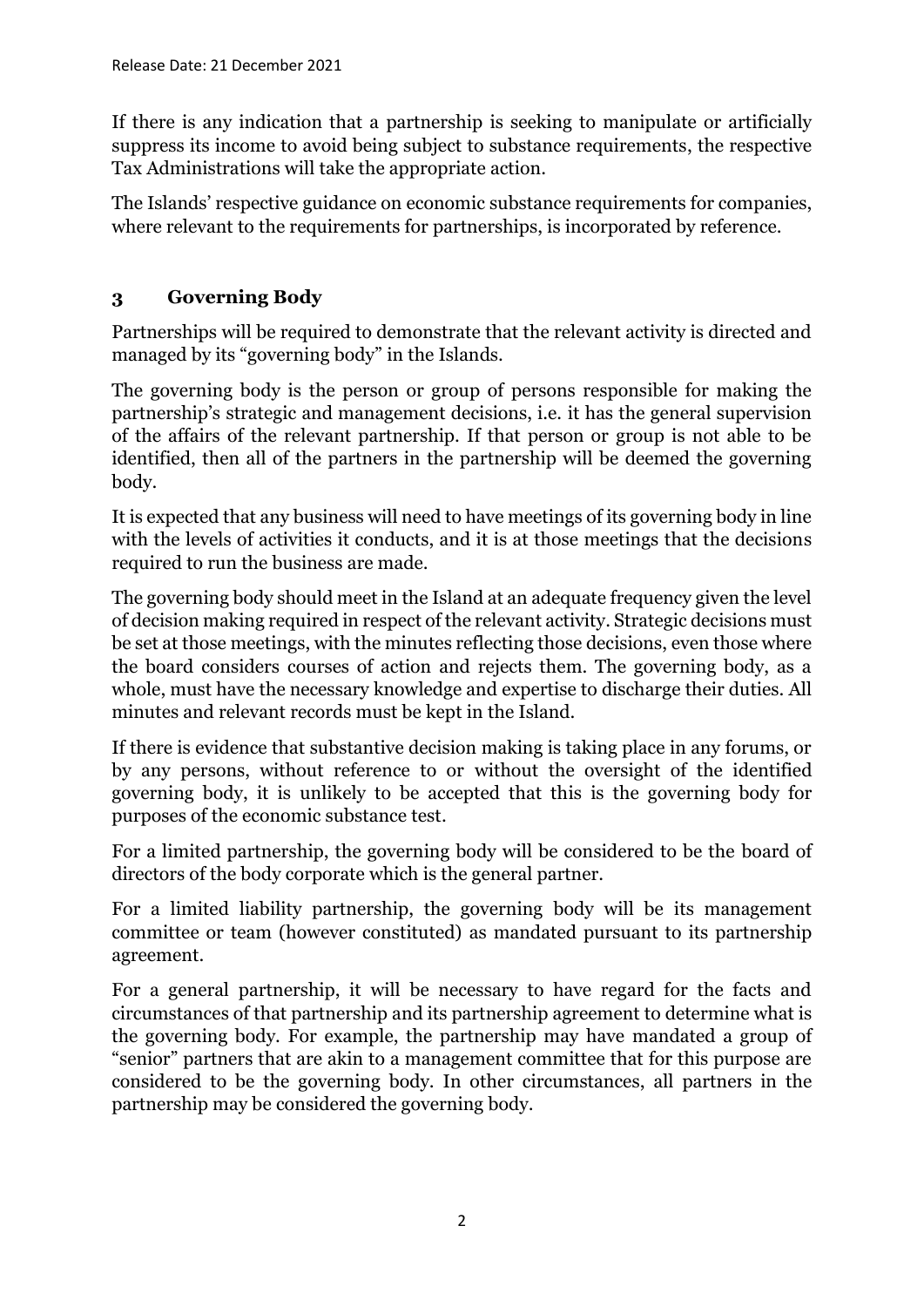For a limited liability company managed by its members, the governing body will be those members; for a limited liability company that has vested its management in another person, the governing body will be that person(s).

## **4 The "Place of Effective Management" Test**

Generally, the Islands' legislation treats a partnership as resident for purposes of the economic substance rules either if it is legally formed in the Island and its place of effective management is not elsewhere, or if it is foreign-formed but has its place of effective management in the Island.

The Islands' legislation follows the OECD guidelines, which notes: "The place of effective management is the place where key management and commercial decisions that are necessary for the conduct of the entity's business as a whole are in substance made."<sup>3</sup>

One additional element allows partnerships to have only one place of effective management at any one time (even if there are multiple places of management).

In essence, a core question being examined is: where is the place that true control and management of the entity occur in conducting its business? The intent is to ascertain where the entity is *actually* managed.

Although there is no one set test, as each situation depends on its particular facts and circumstances, in the majority of cases the form, membership and location of the governing body can be clearly established, usually from the partnership agreement, partnership registers, minutes of meetings, or from the records at the registry, and from this follows the partnership's place of effective management.

*Example 1*

Facts

Limited Partnership AB LLP was established under the Island's Laws. It has under its partnership agreement appointed a single Managing Partner, CD Ltd which was itself incorporated and whose directors meet in the Island. The Board of CD Ltd are considered the Governing Body of AB LLP.

## Analysis

AB LLP's Governing Body, the Board of CD Ltd, meets in the Island to make the strategic decisions, making it a resident partnership. Consequently, it has its place of effective management in the Island.

<sup>3</sup> [Commentary to Article 4 of the OECD Model Tax Convention \(2017\).](https://read.oecd-ilibrary.org/taxation/model-tax-convention-on-income-and-on-capital-condensed-version-2017_mtc_cond-2017-en#page107)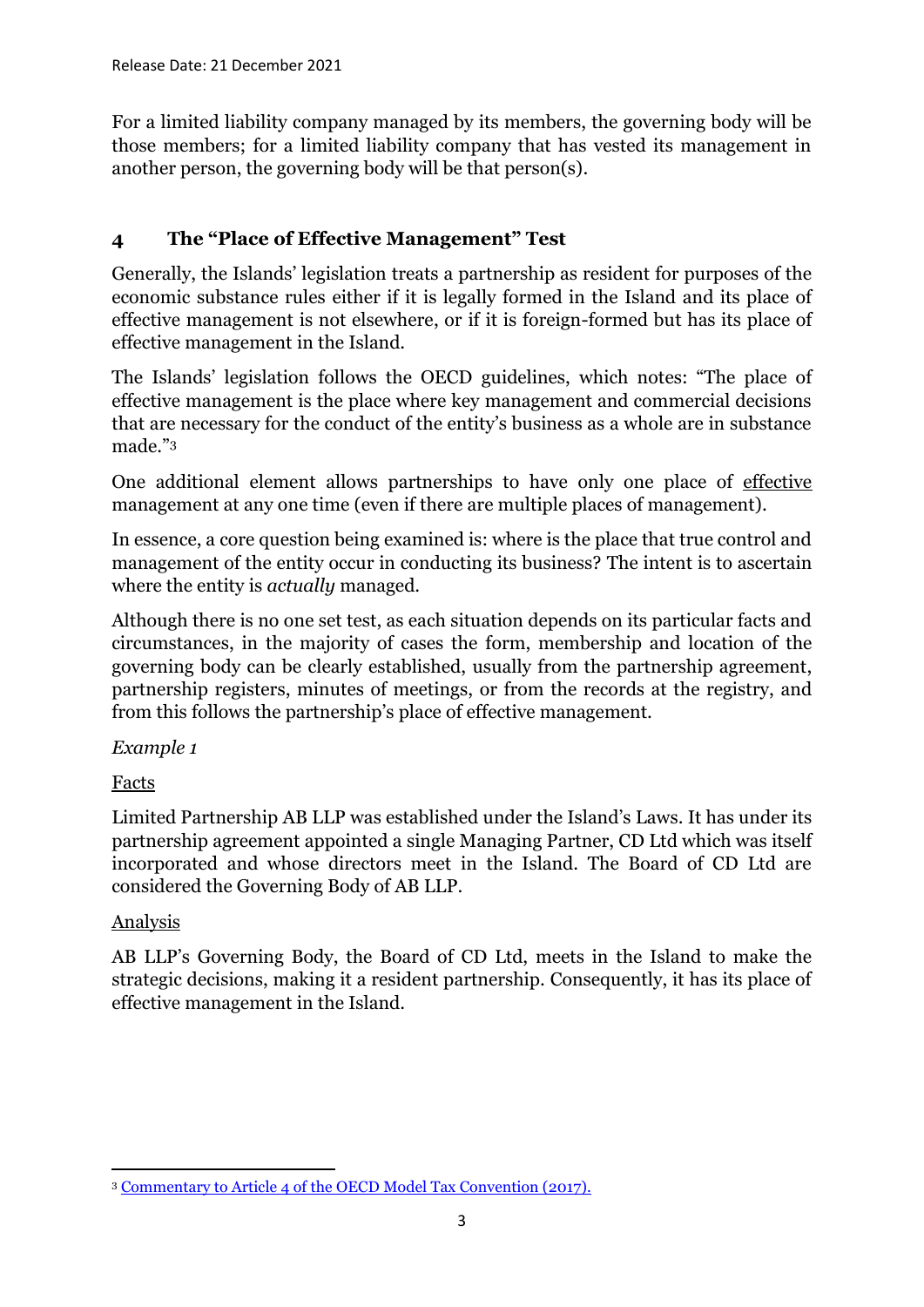### *Example 2*

### Facts

Limited Partnership EF LP was established in an off-island jurisdiction. It has a General Partner, GH Ltd which was itself incorporated and whose directors meet in the Island. The Board of GH Ltd are considered the Governing Body of EF LP.

#### Analysis

EF LP's Governing Body, the Board of GH Ltd, meets in the Island to make the strategic decisions, making it a resident partnership. Consequently, it has its place of effective management in the Island.

#### *Example 3*

### Facts

Limited Partnership JK LP was established and is registered in the Island. It has a single General Partner, LM Inc., which was incorporated in and operates entirely from the Cayman Islands. The Board of LM Inc. is the Governing Body of JK LP.

### Analysis

As the Board of LM Inc. manage the activities of JK LP from the Cayman Islands, the Island is not considered to be the place of effective management. As the Cayman Islands have substantially similar substance requirements as the Island (and is therefore a qualifying jurisdiction4), JK LP is not a resident partnership for purposes of the economic substance rules.

#### *Example 4*

### Facts

Limited Partnership NO LP was established and is registered in the Island. It has a single General Partner, PQ Inc., which was incorporated in and operates entirely from the USA. The Board of PQ Inc. is the Governing Body of NO LP.

### Analysis

As the Board of PQ Inc. manage the activities of NO LP from the USA, the Island is not considered to be the place of effective management. As the rate of tax in the USA exceeds 10 percent, then the partnership will not be considered a resident partnership in the Island and will not be subject to any economic substance test.

### *Relevant factors in cases of uncertainty*

In some cases, usually with general partnerships and in other situations where there is no clearly mandated governing body, uncertainty as to where a partnership has its place of effective management may arise. The following types of evidence may help demonstrate the correct position:

<sup>4</sup> See Annex 1 for a list of qualifying jurisdictions which have substantially similar substance requirements.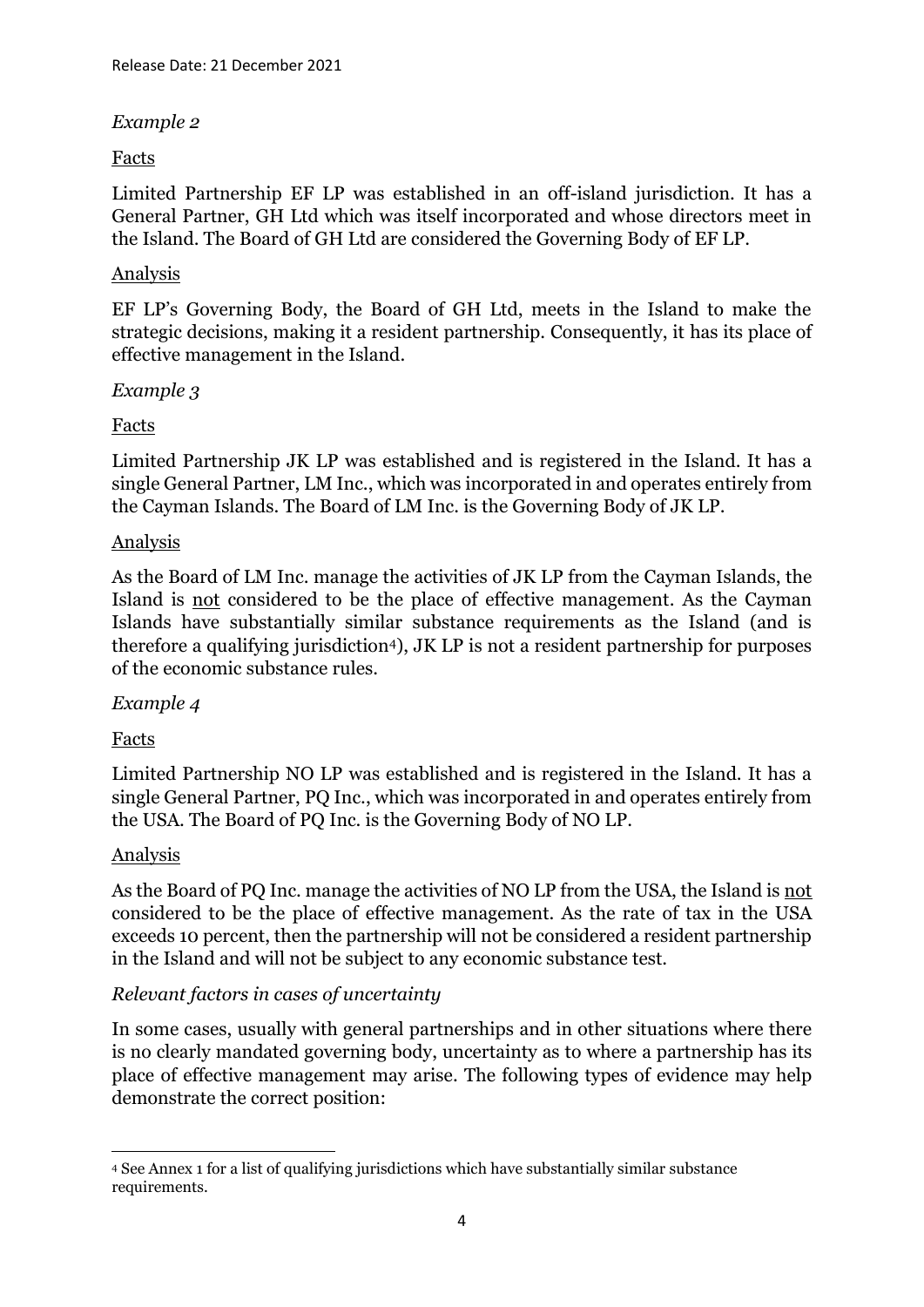- Where the majority of partnership meetings take place (i.e. if there is no mandated governing body)?
- Where the strategic decisions regarding the sale/purchase or dissolution/liquidation of assets takes place?
- Where the partnership has any permanent establishments (if any)?
- Are the partners, particularly those involved in its management, resident in the Island?
- Which jurisdiction's laws govern the legal status of the entity?
- Where are the legal titles/records and accounting records maintained/kept/located?
- If the partnership has a publicly designated headquarters, where is it located?

*Example 5*

## Facts

Partnership RS, a general partnership, is formed under the laws of Jurisdiction A, with 4 equal-share partners: 2 individual partners (X and Y) are resident in Jurisdiction A, partner B Ltd is a company resident in Jurisdiction B, and the final partner C Ltd is a company resident in Jurisdiction C. The partners hold an annual business meeting at a resort in Jurisdiction D, where the financial statements are reviewed (which are prepared by company staff and audited by an accounting firm, all in Jurisdiction A). RS has small offices in jurisdictions A and B, and the website lists the head office as being in located in Jurisdiction A (being the office which receives mail and legal notices). During the last taxable year, an attractive offer to enter a new venture came up, so an ad hoc meeting was held – the directors of C Ltd joined the call from Jurisdiction C, with all of the other partners, including the directors of B Ltd, participating from the head office in Jurisdiction A. In previous years where there were ad hoc partnership meetings, these always took place in Jurisdiction A.

### Analysis

- Where the majority of partnership meetings take place? [ D & **A** ]
- Where key relevant strategic decisions takes place? [ D & **A** ]
- Where the partnership has any permanent establishments (if any)? [ B & **A** ]
- Where are the partners resident? [ B, C, majority **A** ]
- Which jurisdiction's laws govern the legal status of the entity? [ **A** ]
- Where are the legal titles/records and accounting records maintained/kept/located? [ **A** ]
- If the partnership has a publicly designated headquarters, where is it located? [ **A** ]

In this scenario, there seem to be multiple possible places of management of the partnership, yet there can only be one place of effective management. Based on the facts above, it is determined that RS's place of effective management is in Jurisdiction A.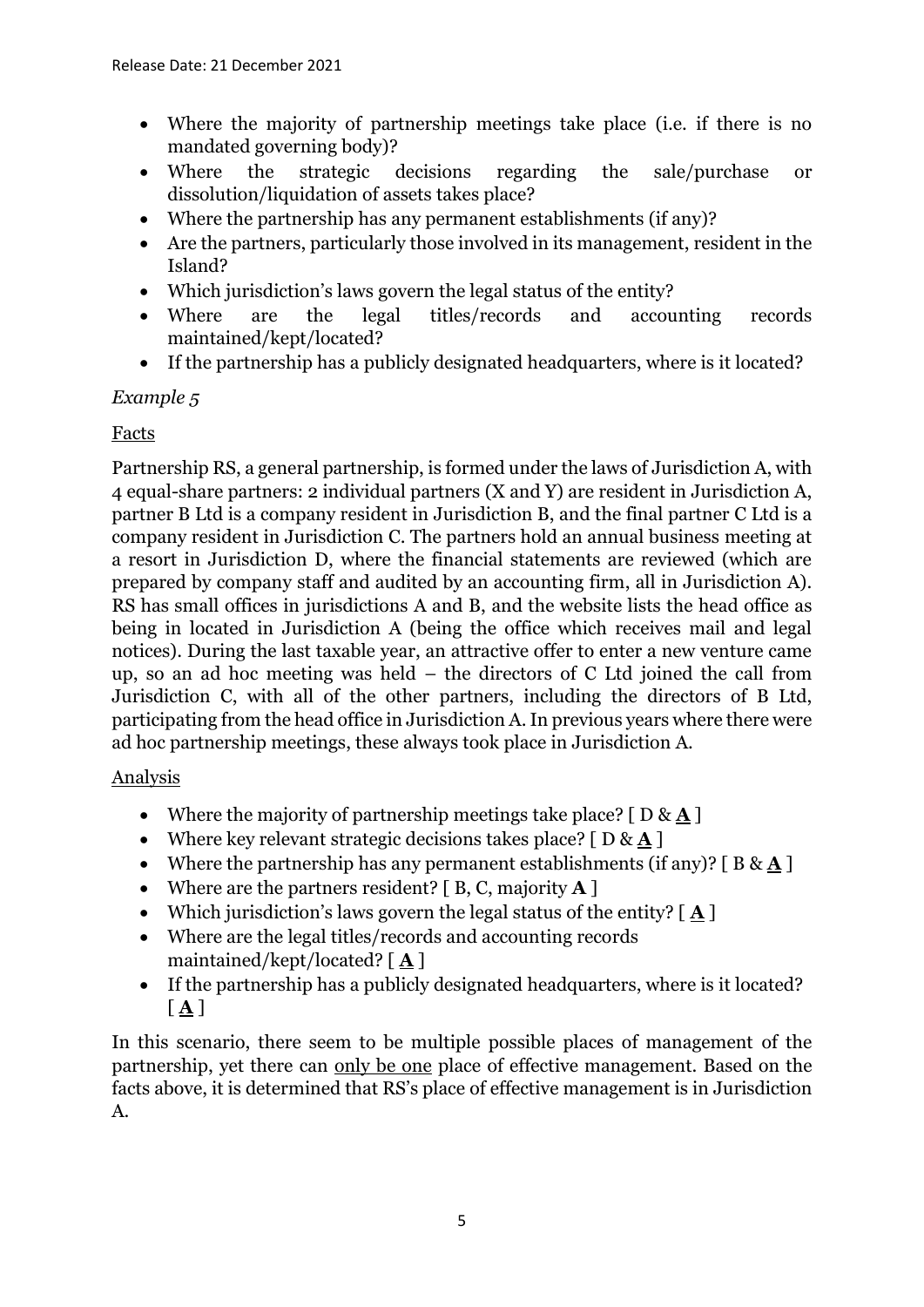## **5 Exemptions**

A partnership is not required to satisfy the economic substance test if it is eligible for one of two exemptions which apply where:

- 1. all of the partners are individuals and subject to income tax in the Island in respect of their share of the profits of the partnership ('individual exemption'); or
- 2. the partnership is not part of a multi-national group and carries out its activities<sup>5</sup> in the Island ('domestic exemption').

As with companies, the Collective Investment Vehicle (CIV) exemption will also apply to partnerships.<sup>6</sup>

The legislation in each Island includes definitions of certain terms used within the individual exemption and the domestic exemption as well as the specific text of the exemptions, and these must be read in conjunction with this guidance.

Each jurisdiction also uses a different term to define a multi-national group; however, in general a multi-national group is a collection of enterprises (which are not all tax resident in the same jurisdiction) that are required to prepare consolidated financial statements, in accordance with international accounting standards.

Unlike the definition of an MNE Group for the purpose of Country-by-Country reporting there is no specified turnover threshold; the group is simply comprised of one or more enterprises that are tax resident in different jurisdictions.

A partnership will be considered to carry out its activities from the fixed place of business/premises through which the trade or business is carried on.

For limited partnerships, only the general partner is permitted to conduct activity of the limited partnership7. The limited partnership will be considered to carry out its activities from the fixed place of business/premises through which the general partners trade or business activities are carried on.

Performing services for the benefit of the resident partnership (for example meeting with a bank outside the Island to agree more favourable lending terms), rather than a customer, are not considered part of the partnership's activities in this context.

## *Example 1 – Domestic Exemption*

The Shipping Limited Partnership operates ships in international traffic and falls within the relevant activity of 'shipping'. The general partner conducts the partnership's entire activity within the Island from the general partner's premises in the Island and has no premises elsewhere and does not conduct any other activity for the limited partnership.

<sup>7</sup> Tax administrations of the Islands consider that any partner, in their capacity as a partner, participating in any relevant activities would be a general partner.

<sup>5</sup> See Taxation (Partnerships – Economic Substance) (Jersey) Law 202-, Art. 7(4)-(5).

<sup>6</sup> To the extent that a fund and fund manager is not one and the same entity.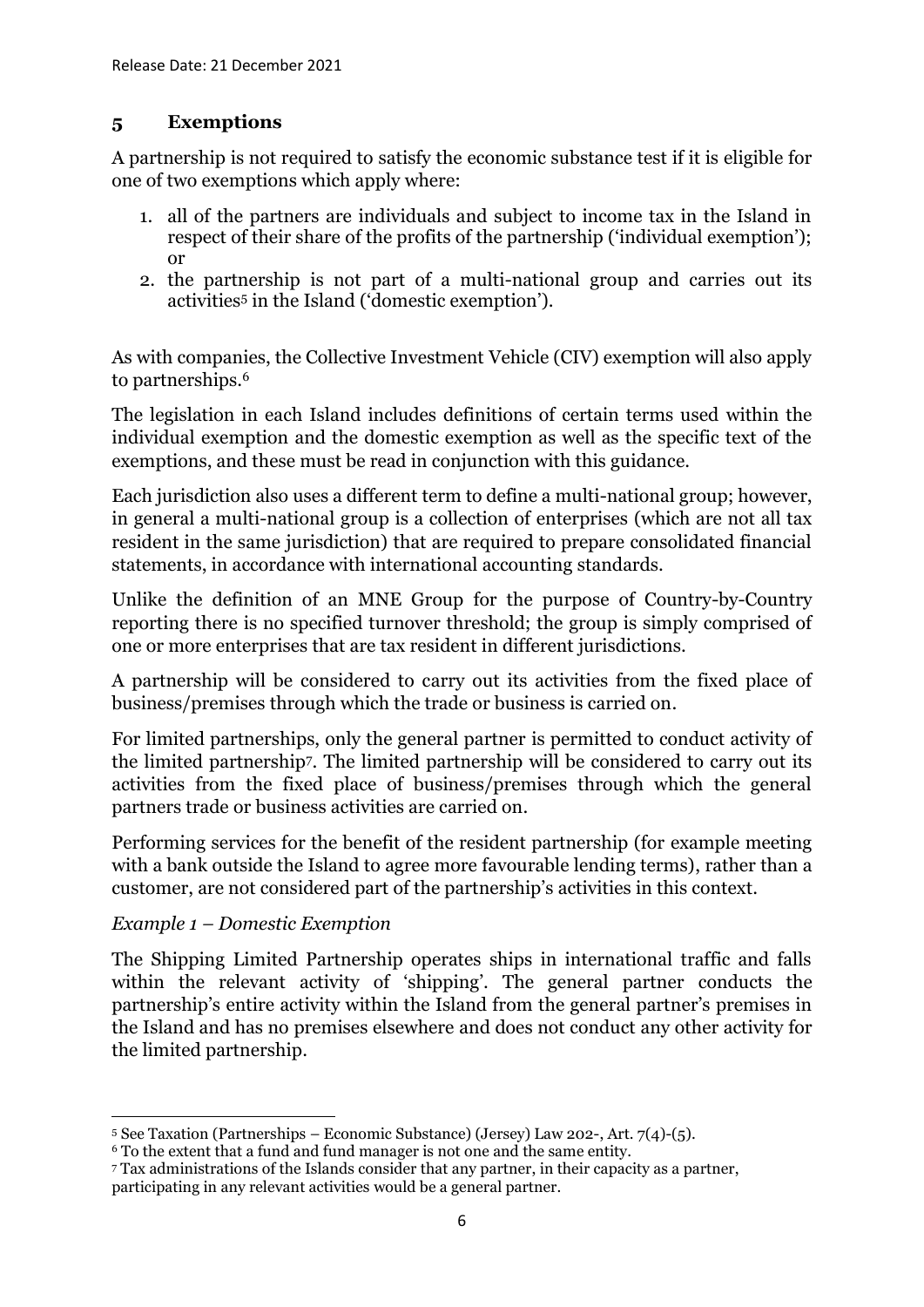It has four partners, all of which are companies. The general partner is resident in the Island, two limited partners are resident in the US, and one limited partner is resident in Germany. The Shipping Limited Partnership is not a member of a multinational group.

The Shipping Limited Partnership is eligible for the domestic exemption as it is not part of a multi-national group and because the general partner carries out all of its activities in the Island, and so consequently the partnership will not be required to satisfy the economic substance test.

## *Example 2 – Individual Exemption*

The Loan Partnership advances loans carrying a commercial rate of interest, and so falls within the relevant activity of 'finance and leasing'. It conducts some activity within the Island from its premises in the Island, and some activity from premises outside the Island.

It has three partners; all three are Island resident individuals.

The Loan Partnership is eligible for the individual exemption during the financial period because all of its partners are individuals, who are subject to tax in the Island in respect of their share of profits, and so the partnership will not be required to satisfy the economic substance test.

### *Example 3 – No Exemption*

The Container Limited Partnership acting through its general partner operates ships in international traffic and falls within the relevant activity of 'shipping'. The general partner conducts some of the partnership's activities within the Island from its premises in the Island, and a significant proportion of its activity from premises outside the Island.

It has four partners; all are companies. The general partner is resident in the Island (and conducts its board meetings on the Island), two limited partners are resident in the US, and one limited partner is resident in Germany. The Container Limited Partnership is not part of a MNE group.

The Container Limited Partnership is not eligible for the individual exemption arising from having individual partners as all of the partners are companies.

Furthermore, although the Container Limited Partnership is not part of a multinational group, it conducts a significant proportion of its activities outside the Island, making it ineligible for the domestic exemption. Thus, it will be required to demonstrate that it satisfies the economic substance test.

## *Example 4 – Domestic Exemption*

Financing Limited Partnership (that was established and registered in the Island) is part of a private equity structure and receives income from carrying on the relevant activity of "financing and leasing".

The partnership's general partner Fin GP Ltd is both incorporated and managed and controlled (through its board of directors) in the Island, conducting the partnership's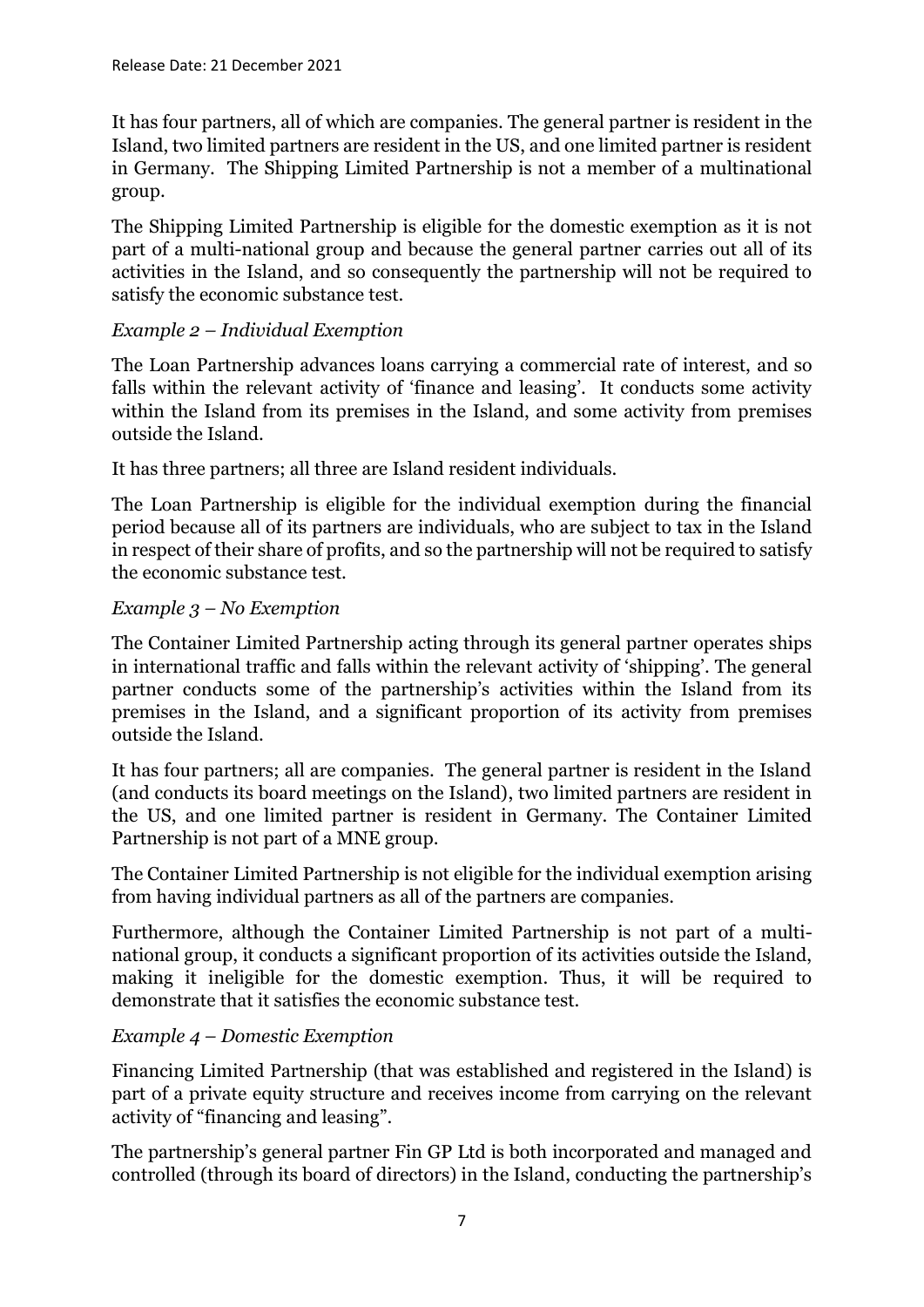activities from the general partner's premises on the Island. The general partner does conduct some activities in the UK, such as meeting with banks to agree favourable lending terms.

Under applicable accounting standards (which may include IFRS), Financing Limited Partnership would not be required to be consolidated (e.g. it instead uses fair value accounting under IFRS10).

As the financing activities are conducted in the Island and the partnership is not part of a multinational group (as it is not required to be consolidated), it is eligible for the domestic exemption.

## **6 Other Issues**

For clarification, under the economic substance test there is a requirement to demonstrate certain elements in each Island, such as adequate qualified employees, which includes all substance in the Islands used in the relevant activity.<sup>8</sup> For example, qualified employees would cover those working for:

- the partnership.
- the governing body, including a general partner, or any other partners,
- or for persons to whom activities have been outsourced,

provided those duties are performed or held in the Island.

This guidance document should also be read in conjunction with the following Island laws, as the intent is that the application of rules for the economic substance test to partnerships should be, where relevant, consistent with the similar rules applicable to companies:

- Taxation (Companies [Economic Substance\) \(Jersey\) Law 2019 amended](https://www.jerseylaw.je/laws/enacted/Pages/L-03-2019.aspx)
- [www.gov.gg/economicsubstance](http://www.gov.gg/economicsubstance)
- [www.gov.im/categories/tax-vat-and-your-money/income-tax-and-national](http://www.gov.im/categories/tax-vat-and-your-money/income-tax-and-national-insurance/economic-substance/)[insurance/economic-substance/](http://www.gov.im/categories/tax-vat-and-your-money/income-tax-and-national-insurance/economic-substance/)

<sup>8</sup> See the specific legislation in place in each Island, as there are different elements required in each jurisdiction.